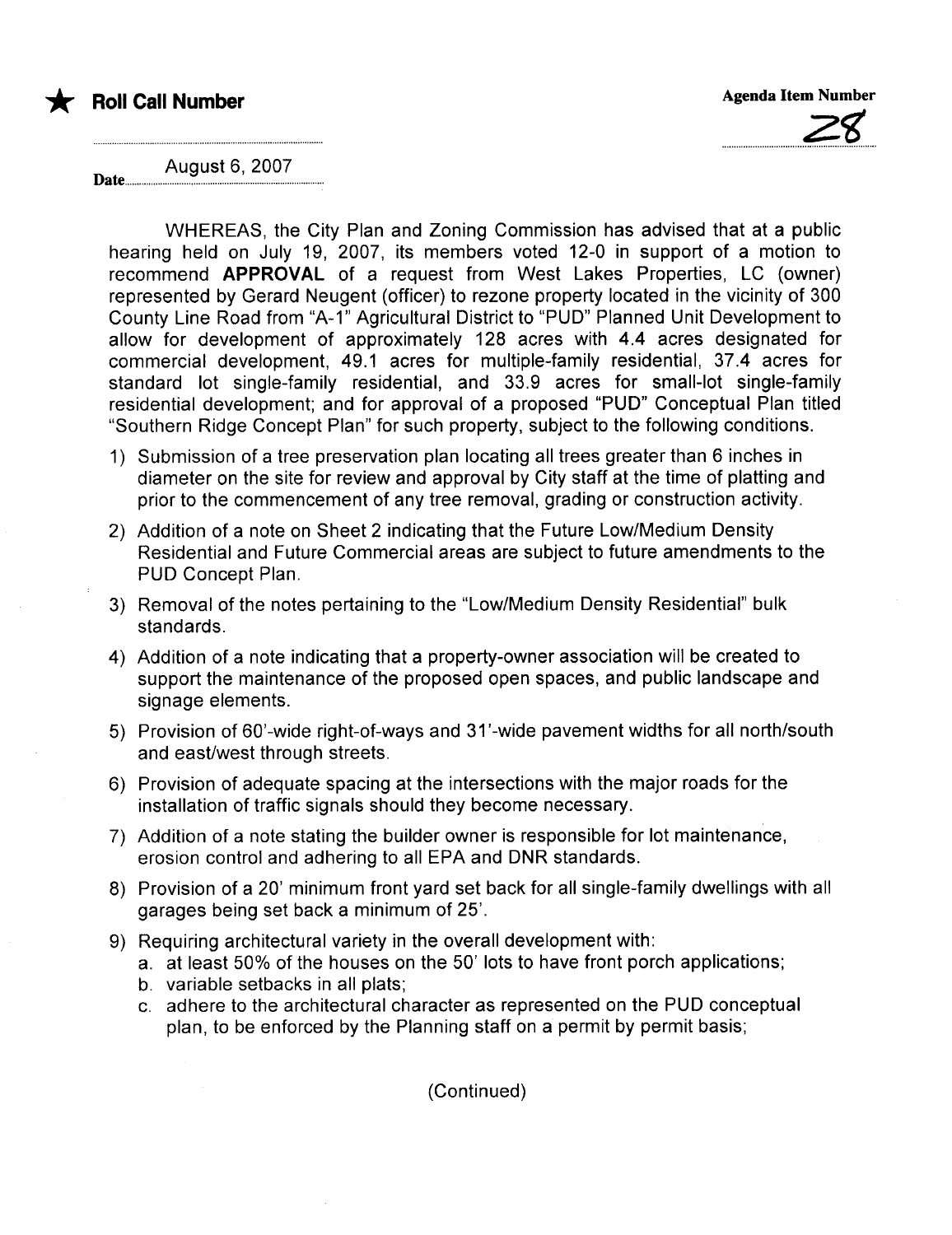\* Roll Call Number Agenda Item Number Agenda Item Number



August 6, 2007

- 10) Minimization of impact on existing vegetation when locating and designing the storm water detention basin.
- 11) Consideration of additional public access through Parcel 13 to  $9<sup>th</sup>$  Street and to County Line when the plan comes forward.

Subject property is a tract of land in Section 4, Township 77 North, Range 24 West of the 5th p.m., more specifically described as follows:

Beginning at the East 1/4 corner of said Section 4; Thence S89°36'23"E, 1308.50' along the South line of the NE  $\frac{1}{4}$  of said Section 4; Thence NOO $\degree$ 56'49"W, 645.18 feet to the northeast corner of the South  $\frac{1}{2}$  of the Southwest  $\frac{1}{4}$  of the Northeast  $\frac{1}{4}$  of said Section 4; Thence S89°45'16"W, 1318.40 feet along the North line of said South  $\frac{1}{2}$  to a point on the West line of the Northeast  $\frac{1}{4}$  of said Section 4: Thence N00°07'58"W, 1770.63 feet along the West line of the Northeast  $\frac{1}{4}$  of said Section 4 to a point; Thence  $S89^{\circ}58'59''E$ , 225.33 feet to a point; Thence  $N00^{\circ}10'46''W$ , 175.69 feet to a point on the South right-of-way line of  $80<sup>th</sup>$  Avenue S.W. (also known as County Line Road); Thence S89°53'48"E, 1972.82 feet along said South line to a point; Thence  $SO0^{\circ}07'32''E$ , 800.00 feet to a point; Thence S89°53'46"E, 440.00 feet to a point on the East line of said Section 4; Thence S00°04'28"E, 1790.32 feet along the East line of said Section 4 to the Point Beginning and containing 128.07 acres more or less.

NOW THEREFORE, BE IT RESOLVED, by the City Council of the City of Des Moines, Iowa, as follows:

1. That the meeting of the City Council at which the proposed rezoning is to be considered shall be held in the Council Chambers, City Hall, Des Moines, Iowa at 5:00 p.m. on August 20, 2007, at which time the City Council will hear both those who oppose and those who favor the proposal.

(Continued)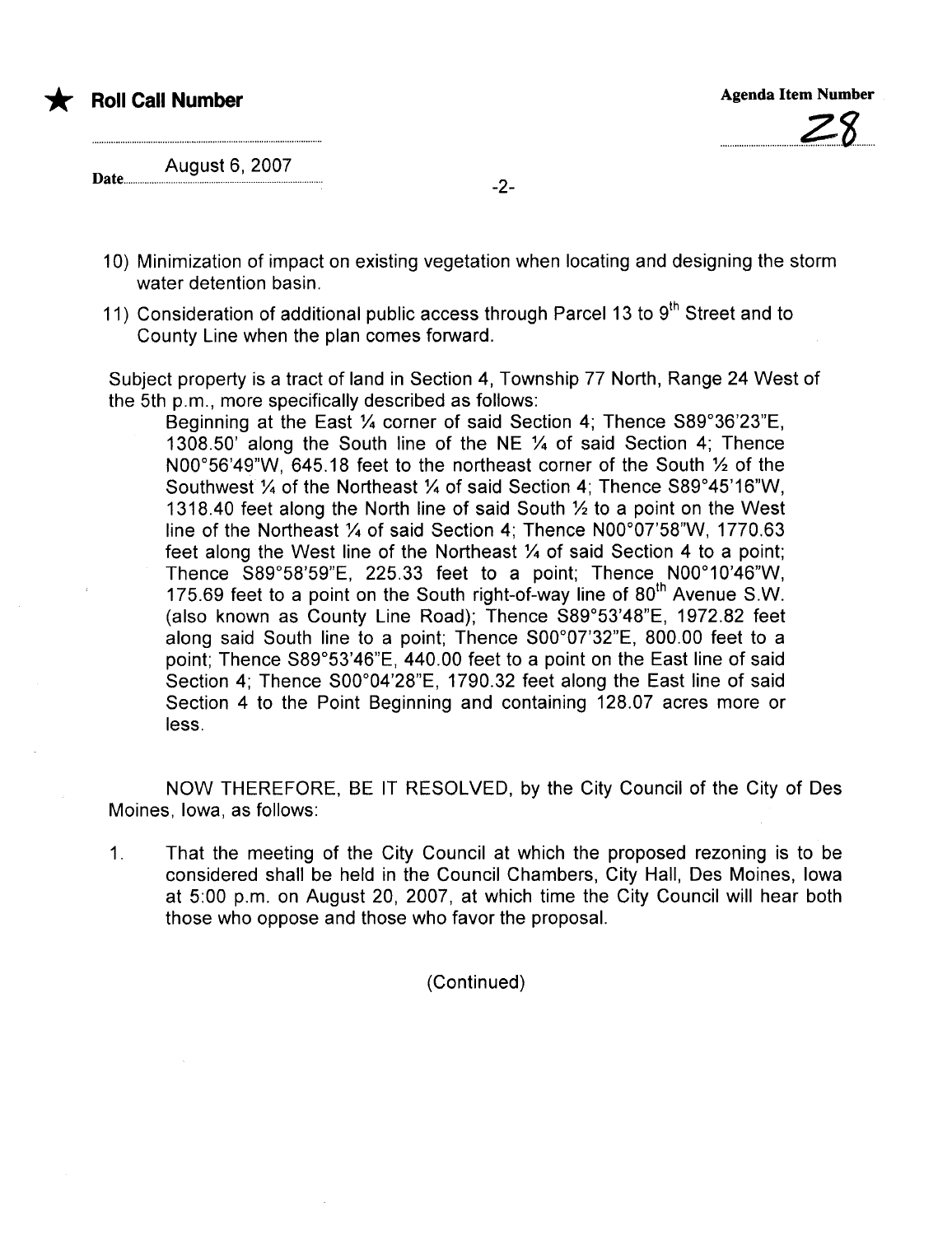Agenda Item Number

August 6, 2007

Date -3-

2. That the City Clerk is hereby authorized and directed to cause notice of said proposal in the accompanying form to be given by publication once, not less than seven (7) days and not more than twenty (20) days before the date of hearing, all as specified in Section 362.3 and Section 414.4 of the Iowa Code.

MOVED by \_\_\_\_\_\_\_\_\_\_\_\_\_\_\_\_\_\_\_\_\_\_\_\_\_\_\_\_ to adopt.

FORM APPROVED:

Cope K Bran

Roger<sup>K</sup>. Brown Assistant City Attorney

(ZON2006-00193)

| <b>COUNCIL ACTION</b> | <b>YEAS</b> | <b>NAYS</b> | <b>PASS</b> | <b>ABSENT</b>   | <b>CERTIFICATE</b>                                                                                   |  |
|-----------------------|-------------|-------------|-------------|-----------------|------------------------------------------------------------------------------------------------------|--|
| <b>COWNIE</b>         |             |             |             |                 |                                                                                                      |  |
| <b>COLEMAN</b>        |             |             |             |                 | I, DIANE RAUH, City Clerk of said City hereby                                                        |  |
| <b>HENSLEY</b>        |             |             |             |                 | certify that at a meeting of the City Council of<br>said City of Des Moines, held on the above date, |  |
| <b>KIERNAN</b>        |             |             |             |                 | among other proceedings the above was adopted.                                                       |  |
| <b>MAHAFFEY</b>       |             |             |             |                 |                                                                                                      |  |
| <b>MEYER</b>          |             |             |             |                 | IN WITNESS WHEREOF, I have hereunto set my                                                           |  |
| <b>VLASSIS</b>        |             |             |             |                 | hand and affixed my seal the day and year first<br>above written.                                    |  |
| <b>TOTAL</b>          |             |             |             |                 |                                                                                                      |  |
| <b>MOTION CARRIED</b> |             |             |             | <b>APPROVED</b> |                                                                                                      |  |
|                       |             |             |             |                 |                                                                                                      |  |
|                       |             |             |             | Mayor           | <b>City Clerk</b>                                                                                    |  |

 $\overline{\phantom{a}}$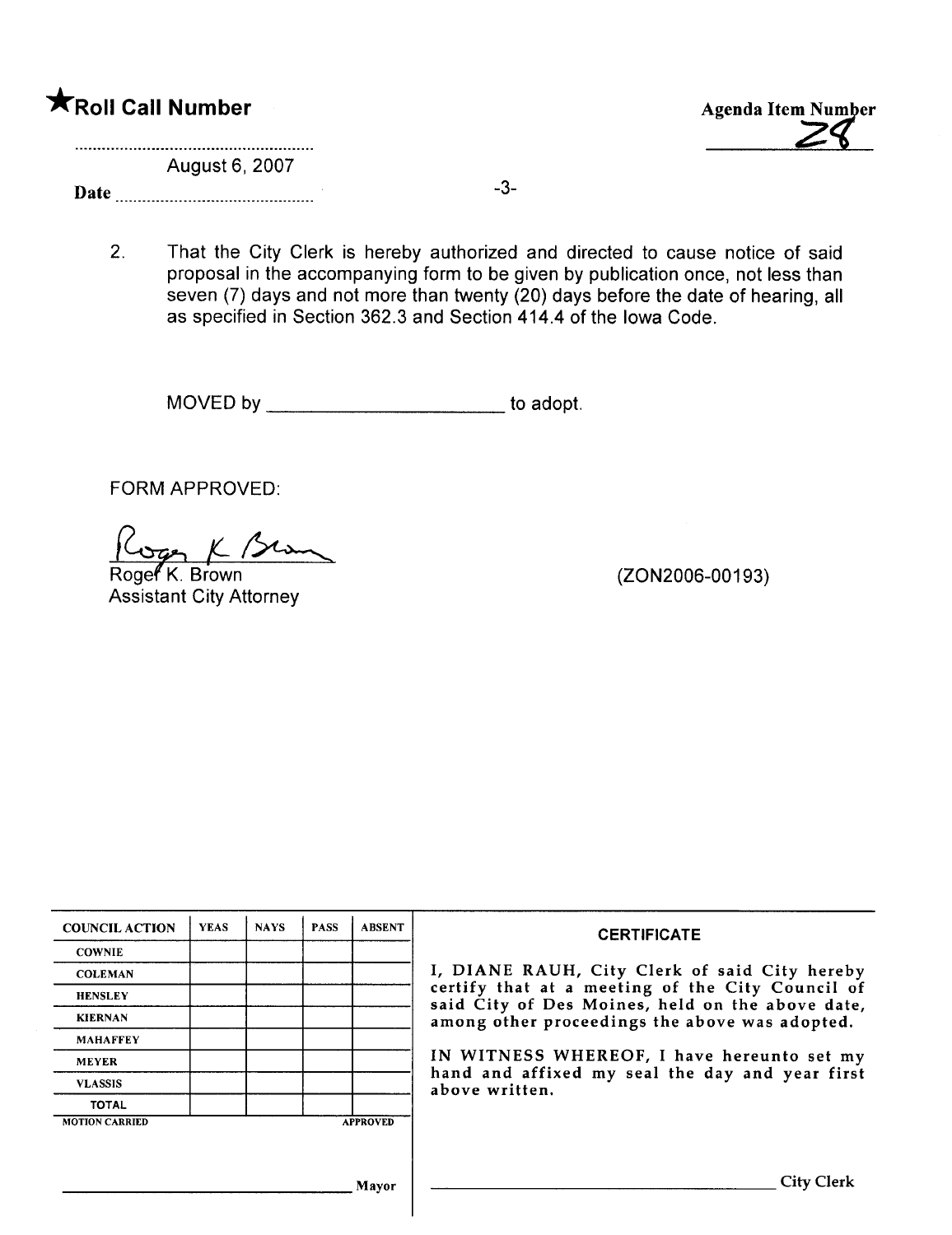| Request from West Lakes Properties, LC (owner) represented by Gerard Neugent |                                                                                                                                                                                                                                                                                                                                                                                |                                             |                                 |              |    | File #               |  |               |  |   |
|------------------------------------------------------------------------------|--------------------------------------------------------------------------------------------------------------------------------------------------------------------------------------------------------------------------------------------------------------------------------------------------------------------------------------------------------------------------------|---------------------------------------------|---------------------------------|--------------|----|----------------------|--|---------------|--|---|
|                                                                              | (officer) to rezone property located in the vicinity of 300 County Line Road.                                                                                                                                                                                                                                                                                                  |                                             |                                 |              |    |                      |  | ZON2006-00193 |  |   |
| <b>Description</b><br>of Action                                              | Rezone property from "A-1" Agricultural District to "PUD" Planned Unit Development to<br>allow for development of approximately 128 acres with 4.4 acres designated for<br>commercial development, 49.1 acres for medium-density residential, 37.4 acres for<br>standard lot single-family residential, and 33.9 acres for small-lot single-family residential<br>development. |                                             |                                 |              |    |                      |  |               |  |   |
| 2020 Community<br><b>Character Plan</b>                                      |                                                                                                                                                                                                                                                                                                                                                                                | Low-Density Residential And No Designation. |                                 |              |    |                      |  |               |  |   |
| Horizon 2025<br>Transportation Plan                                          |                                                                                                                                                                                                                                                                                                                                                                                |                                             | No Planned Improvements.        |              |    |                      |  |               |  |   |
| <b>Current Zoning District</b>                                               |                                                                                                                                                                                                                                                                                                                                                                                |                                             | "A-1" Agricultural District.    |              |    |                      |  |               |  |   |
| <b>Proposed Zoning District</b>                                              |                                                                                                                                                                                                                                                                                                                                                                                |                                             | "PUD" Planned Unit Development. |              |    |                      |  |               |  |   |
| <b>Consent Card Responses</b>                                                |                                                                                                                                                                                                                                                                                                                                                                                | In Favor                                    |                                 | Not in Favor |    | Undetermined         |  | % Opposition  |  |   |
| Inside Area                                                                  |                                                                                                                                                                                                                                                                                                                                                                                |                                             |                                 |              |    |                      |  |               |  |   |
| Outside Area                                                                 |                                                                                                                                                                                                                                                                                                                                                                                | 2                                           |                                 |              | 12 | 0                    |  | 20%           |  |   |
| <b>Plan and Zoning</b>                                                       |                                                                                                                                                                                                                                                                                                                                                                                |                                             | Approval                        | $12 - 0$     |    | Required 6/7 Vote of |  | Yes           |  |   |
| <b>Commission Action</b>                                                     | Denial                                                                                                                                                                                                                                                                                                                                                                         |                                             |                                 |              |    | the City Council     |  | No            |  | х |

West Lakes Properties LC - 300 County Line Road ZON2006-00193

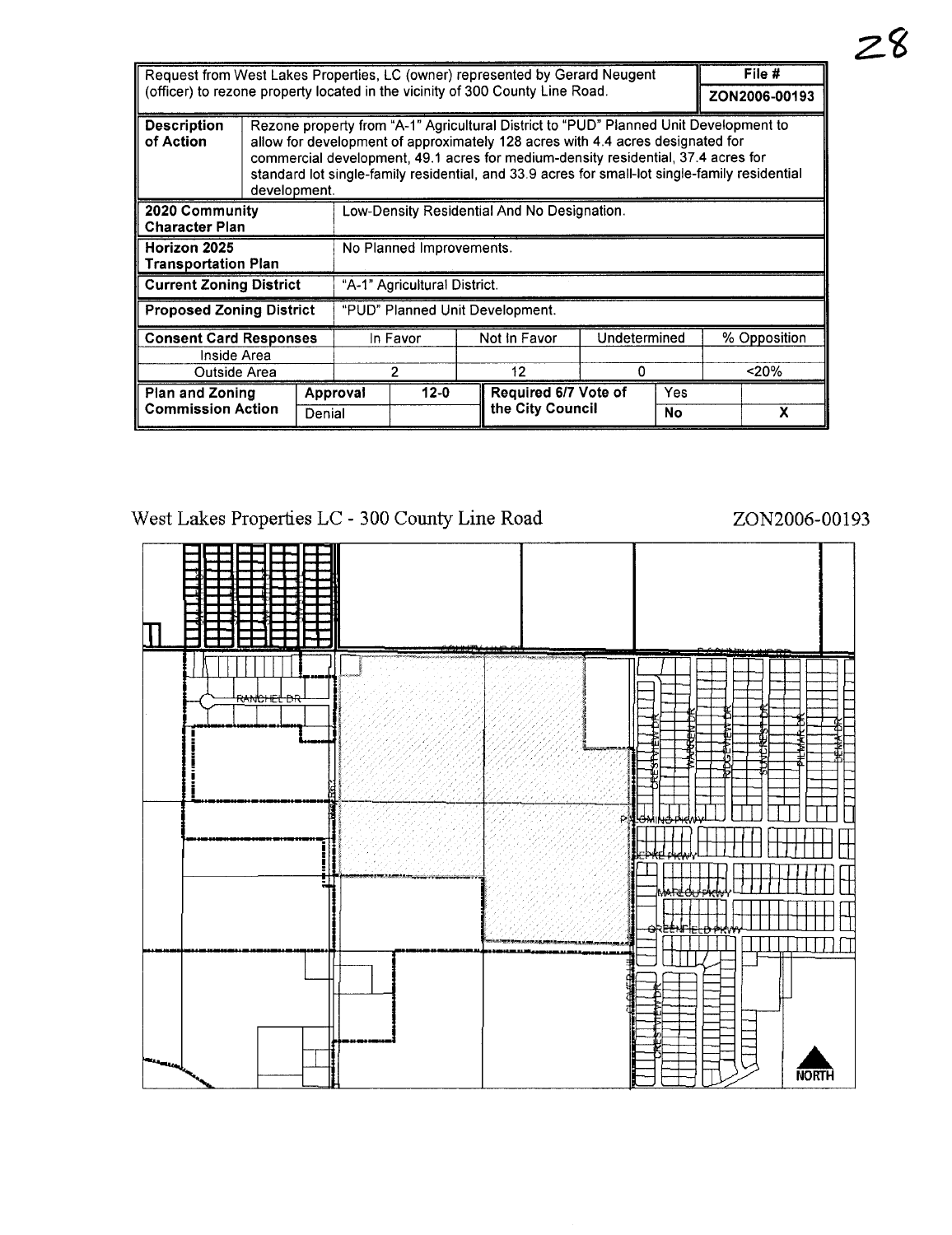|                | <b>Date</b>                             |
|----------------|-----------------------------------------|
| August 6, 2007 | Agenda Item $\frac{\angle 0}{\angle 0}$ |

Roll Call #

Honorable Mayor and City Council City of Des Moines, Iowa

Members:

Communication from the City Plan and Zoning Commission advising that at their meeting held July 19, 2007, the following action was taken:

# COMMISSION RECOMMENDATION:

After public hearing, the members voted 12-0 as follows:

| <b>Commission Action:</b> | Yes | <b>Nays</b> | Pass | Absent |
|---------------------------|-----|-------------|------|--------|
| David Cupp                |     |             |      | Χ      |
| <b>Shirley Daniels</b>    | Χ   |             |      |        |
| Dann Flaherty             | χ   |             |      |        |
| <b>Bruce Heilman</b>      | Х   |             |      |        |
| Jeffrey Johannsen         | Χ   |             |      |        |
| Greg Jones                | Х   |             |      |        |
| <b>Frances Koontz</b>     |     |             |      | Х      |
| <b>Kaye Lozier</b>        | Χ   |             |      |        |
| Jim Martin                |     |             |      | Х      |
| <b>Brian Millard</b>      | Х   |             |      |        |
| <b>Brook Rosenberg</b>    | Х   |             |      |        |
| <b>Mike Simonson</b>      | Χ   |             |      |        |
| <b>Kent Sovern</b>        | Χ   |             |      |        |
| Tim Urban                 | Χ   |             |      |        |
| Marc Wallace              | Х   |             |      |        |

APPROVAL of a request from West Lakes Properties, LC (owner) represented by Gerard Neugent (officer) to amend the Des Moines 2020 Community Character Plan from Low Density Residential and undesignated to Commercial: Auto-Oriented Small Scale-Strip Development, Low Density Residential, Low/Medium Density Residential and Park/Open Space for property located in the vicinity of 300 County Line Road as more specifically shown on the accompanying map. (21-2006-4.22)

By same motion and vote, members recommended APPROVAL of a request to rezone subject property from "A-1" Agricultural District to "PUD" Planned Unit Development to allow for development of approximately 128 acres with 4.4 acres designated for commercial development, 49.1 acres for multiple-family residential, 37.4 acres for standard lot single-family residential, and 33.9 acres for small-lot single-family residential development; and for approval of a proposed "PUD" Conceptual Plan titled "Southern Ridge Concept Plan" for such property, subject to the following conditions:



ARMORY BUILDING 602 ROBERT D. RAY DRIVE DES MOINES, IOWA 50309-1881 (515) 283-4182

> ALL-AMERICA CITY 1949,1976,1981 2003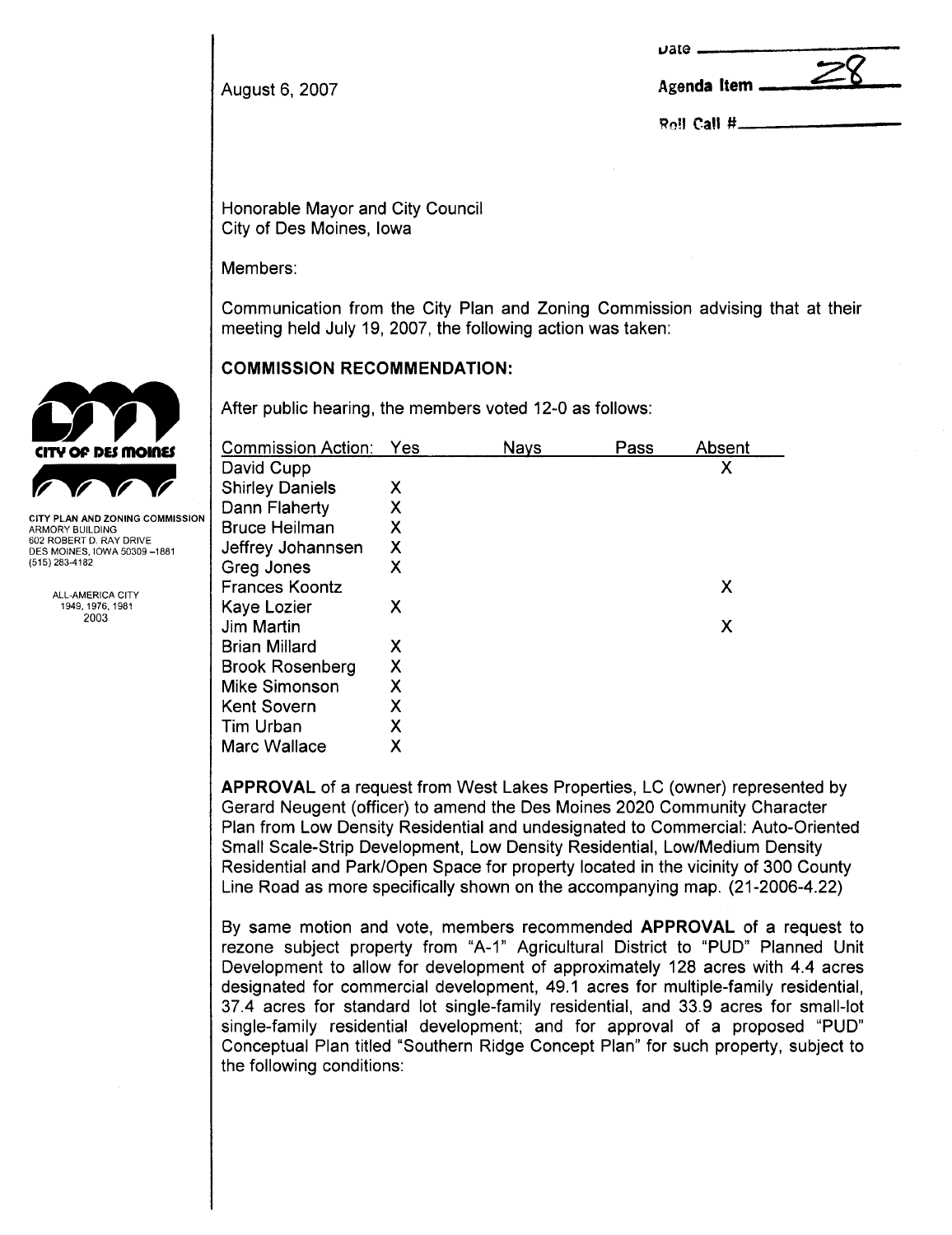- 1) Submission of a tree preservation plan locating all trees greater than 6 inches in diameter on the site for review and approval by City staff at the time of platting and prior to the commencement of any tree removal, grading or construction activity.
- 2) Addition of a note on Sheet 2 indicating that the Future Low/Medium Density Residential and Future Commercial areas are subject to future amendments to the PUD Concept Plan.
- 3) Removal of the notes pertaining to the "Low/Medium Density Residential" bulk standards.
- 4) Addition of a note indicating that a property-owner association will be created to support the maintenance of the proposed open spaces, and public landscape and signage elements.
- 5) Provision of 60'-wide right-of-ways and 31 '-wide pavement widths for all north/south and east/west through streets.
- 6) Provision of adequate spacing at the intersections with the major roads for the installation of traffic signals should they become necessary.
- 7) Addition of a note stating the builder owner is responsible for lot maintenance, erosion control and adhering to all EPA and DNR standards.
- 8) Provision of a 20' minimum front yard set back for all single-family dwellings with all garages being set back a minimum of 25'.
- 9) Requiring architectural variety in the overall development with:
	- a, at least 50% of the houses on the 50' lots to have front porch applications;
	- b. variable setbacks in all plats;
	- c. adhere to the architectural character as represented on the PUD conceptual plan, to be enforced by the Planning staff on a permit by permit basis;
- 10) Minimization of impact on existing vegetation when locating and designing the storm water detention basin.
- 11) Consideration of additional public access through Parcel 13 to  $9<sup>th</sup>$  Street and to County Line when the plan comes forward.

### Written Responses

2 In Favor 12 In Opposition

This item would not require a 6/7 vote of the City Council.

### STAFF RECOMMENDATION AND BASIS FOR APPROVAL

Part A) Staff recommends the Plan and Zoning Commission find the requested rezoning not in conformance with the existing Des Moines' 2020 Community Character Plan.

Part B) Staff recommends approval of an amendment to the Des Moines' 2020 Community Character Plan from Low Density Residential and undesignated to Auto-Oriented Small Scale-Strip Development, Low Density Residential, Low/Medium Density Residential and Park/Open Space.

Part C) Staff recommends approval of the requested rezoning and Southern Ridge Concept Plan subject to the following conditions.

- a. Submission of a tree preservation plan locating all trees greater than 6 inches in diameter on the site for review and approval by City staff at the time of platting and prior to the commencement of any tree removal, grading or construction activity.
- b. Addition of a note on Sheet 2 indicating that the Future Low/Medium Density Residential and Future Commercial areas are subject to future amendments to the PUD Concept Plan.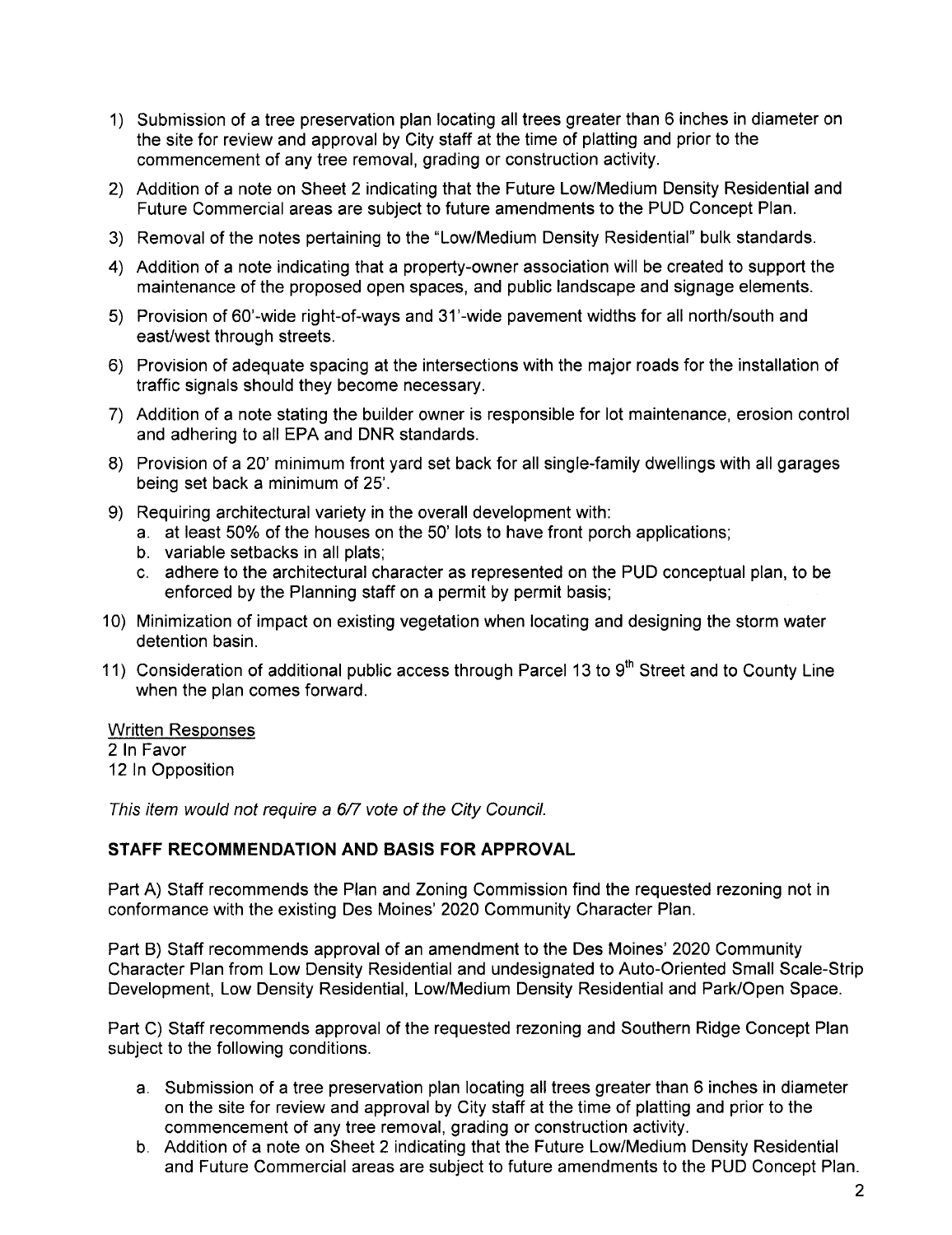- c. Removal of the notes pertaining to the "Low/Medium Density Residential" bulk standards.
- d. Addition of a note indicating that a property-owner association will be created to support the maintenance of the proposed open spaces, and public landscape and signage elements.
- e, Provision of 60'-wide right-of-ways and 31 '-wide pavement widths for all north/south and east/west through streets.
- f. Provision of adequate spacing at the intersections with the major roads for the installation of traffic signals should they become necessary.
- g. Addition of a note stating the builder owner is responsible for lot maintenance, erosion control and adhering to all EPA and DNR standards.
- h. Provision of a 20' minimum front yard set back for all single-family dwellings with all garages being set back a minimum of 25'.

# STAFF REPORT

1. Purpose of Request: The proposed Southern Ridge Concept Plan includes a mix of singlefamily residential, multiple-family residential and neighborhood commercial uses with open space and trails.

The original request included two Medium Density Residential areas, which would imply the areas might have up to 17 dwelling units per acre. The applicant is now proposing Low/Medium Density Residential instead, which implies the areas might have up to 12 dwelling units per acre, The density and architecture of these areas would be subject to a PUD Concept Plan amendment. The submitted revisions also address many of the other comments from the June staff report.

- 2. Size of Site: Approximately 128 acres.
- 3. Existing Zoning (site): "A-1" Agricultural District.
- 4. Existing Land Use (site): Pasture.
- 5. Adjacent Land Use and Zoning:

**North**  $-$  "C-1" & "R1-80"; Uses are a convenience store and the Blank Park Golf Course.

South - Warren County "A-1" District; Use is undeveloped land.

- **East** Warren County "R-2" District; Uses consist of a church and single-family residential (Greenfield Plaza Subdivision).
- West  $-$  "C-2" & Warren County "R-2" District; Uses consist of undeveloped land and single-family residential.
- 6. General Neighborhood/Area Land Uses: The proposed development is located in the southwest portion of the City in an area that transitions from urban development to agricultural uses along the City's southern corporate limits.
- 7. Applicable Recognized Neighborhood(s): None.
- 8. 2020 Community Character Land Use Plan Designation: Low-Density ResidentiaL.
- 9. Applicable Regulations: The Commission reviews all proposals to amend zoning regulations or zoning district boundaries within the City of Des Moines. Such amendments must be in conformance with the comprehensive plan for the City and designed to meet the criteria in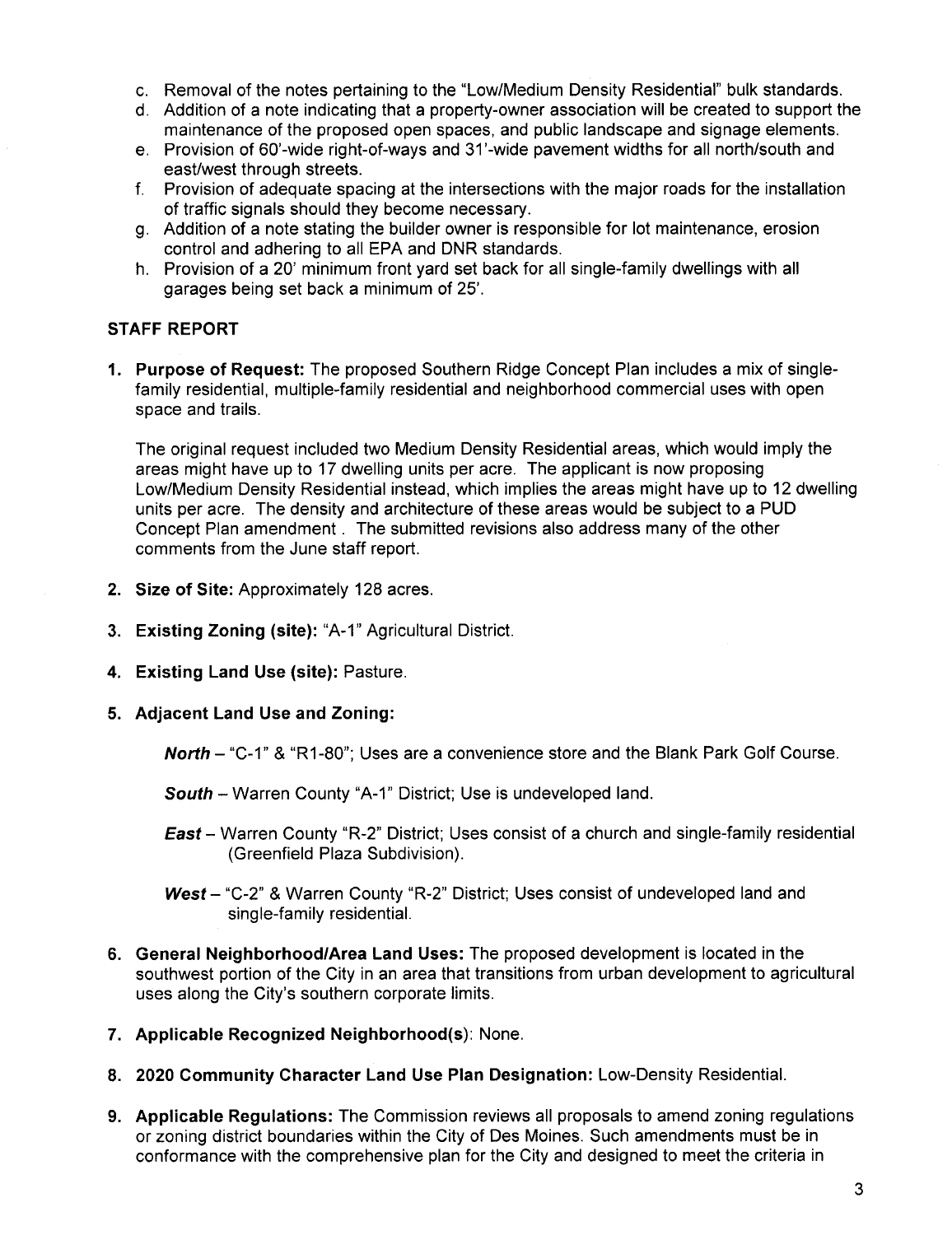§414.3 of the Iowa Code. The Commission may recommend that certain conditions be applied to the subject property if the property owner agrees in writing, in addition to the existing regulations. The recommendation of the Commission will be forwarded to the City CounciL.

# II. ADDITIONAL APPLICABLE INFORMATION

1. Natural Site Features: The subject site is a rolling pasture with trees along natural drainage ways. A north/south drainage-way with heavy vegetation is located in the eastern portion of the site. The plan identifies this area as park space. A second natural drainage-way is located to the west of the site. This drainage-way is smaller and does not have substantial vegetation like the eastern drainage-way. The submitted plan identifies the southern portion of this drainage-way as open space and includes a detention basin.

Numerous trees were removed from the site in the Spring of 2007. These trees were generally in the western and northern portions of the site. The City does not have an ordinance that prohibits the removal of trees on private property unless regulated by zoning conditions or easements. The developer agreed to cease the removal of trees once contacted by staff. Tree mitigation is discussed further in the "Landscaping & Buffering" portion of this report.

2. Drainage/Grading: The submitted concept plan identifies detention basins in the southeast and southwest corners of the site. These locations take advantage of the existing topography of the site. The concept plan also includes a note that states vegetated swales will be used upstream in conjunction with these basins. The eastern basin extends beyond the boundaries of the proposed PUD. The applicant must provide evidence of a legal arrangement allowing the basin to extend into this area.

No public storm sewer is available in the area. The applicant must comply with storm water management requirements, soil erosion protection and grading review at the preliminary subdivision plat/development plan stage.

- 3. Utilities: Water is available to the site from 12" mains in SW  $9<sup>th</sup>$  Street and County Line Road. The applicant proposes to provide sanitary sewer to the development from an existing 8" line located in the eastern part of the site that flows south. Staff believes the developer will be able to supply adequate sewer to the development. Additional topographic information and a sanitary sewer service description will need to be provided to the Engineering Department for review. All future public easements for utilities not located in street right-of-way need to be identified on the concept plan as welL.
- 4. 2020 Community Character Plan: The Des Moines' 2020 Community Character Plan Land Use Designations currently identifies the western two-thirds of the site as Low-Density Residential, which allows single-family dwellings with a maximum density of 6 units per acre. The eastern third of the site has no land use classification. The applicant is proposing a mix of commercial, low density residential and low/medium density residential and open space land use designations for the entire property. The 2020 Community Character Plan describes Low/Medium Density Residential as areas developed with a mix of single-family, duplex and small multi-family units up to 12 units per net acre. Staff believes that a mixed-use development at this site is appropriate given its proximity to arterial streets and the Highway 5 corridor.

The submitted Concept Plan includes bulk regulations and general architectural requirements for the commercial and multiple-family residential areas but no specific design for these areas. The development of theses area will require amendments to the PUD Concept Plan. Staff believes the bulk regulations notes for the multiple-family residential areas should be removed. The proposed multifamily bulk regulations are based on the "R-3" District, which would require the Medium Density Land Use Designation allowing up to 17 dwelling units per acre. The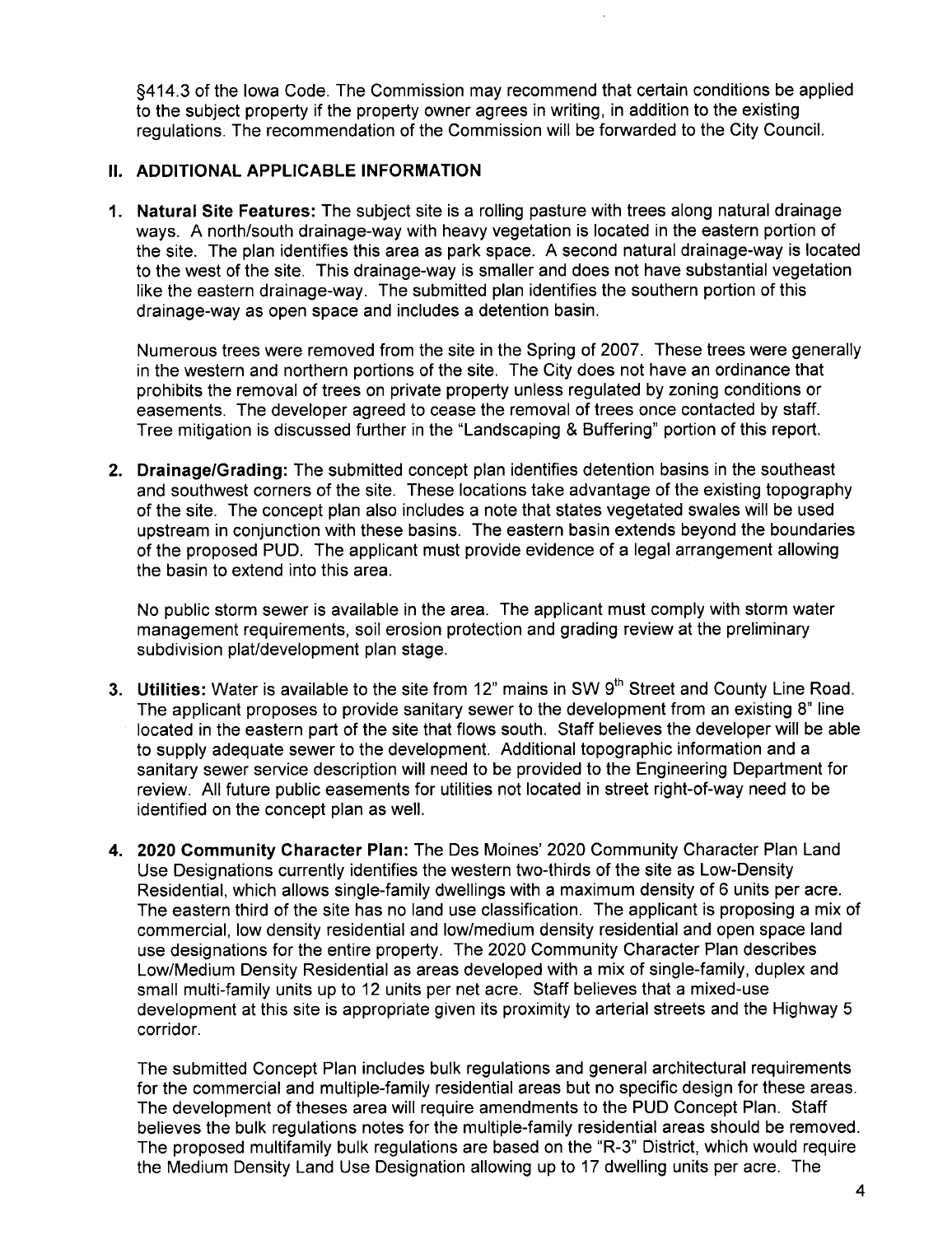density, intensity and design of these areas will not be finalized until a Concept Plan amendment has been approved.

5. Landscaping & Buffering: The submitted concept plan identifies street trees along all streets; a uniform landscaped buffer along Clover Hill Road, County Line Road and SW 9<sup>th</sup> Street; and trees in the open space area generally located in the center of the site. The plan includes a roundabout generally in the center of the site but does not indicate any proposed landscape materiaL. Staff recommends that the roundabout be landscaped with low-level shrubs and/or flowers. Landscaping and buffering for the areas designated for commercial and multiplefamily residential uses will be evaluated further during future concept plan amendments and at the development plan stage.

As noted previously in this report, trees have been removed from the site. It is a general requirement that developers provide a tree preservation and mitigation plan for all trees over 6" in diameter prior to grading or tree removal. The applicant's original proposal included 1 street tree per single-family lot. Staff recommended in June that a total of 3 overstory trees be provided per lot as mitigation for the loss of existing trees. The applicant is now proposing that each lot have a 1 street tree, 1 overstory tree and 1 ornamental tree. The applicant is concerned that 3 overstory trees would crowd the lot. Staff is supportive of this alternative. Staff also recommends that a tree preservation plan be provided for all remaining trees over 6" in diameter prior to grading or additional tree removaL.

The plan does not indicate how the landscape buffer strips, open spaces and the roundabout will be maintained. Staff recommends that a note be added to the plan that states a propertyowners association wil be created to maintain entrance features (signs and landscaping), perimeter landscaping buffers, landscaping within roundabouts and the open space areas.

6. Traffic/Street System: Due to the scale of the submitted concept plan the exact widths of the proposed right-of-ways and streets cannot be determined. The Traffic & Transportation Division believes all north/south and east/west through streets should have right-of-way width of 60' with a pavement width of 31' as they will function as collector streets. They are also requesting that adequate spacing be provided at the intersections with the major roads for the installation of traffic signals should the locations eventually meet the warrant requirements.

Full access drives/roads onto SW 9th Street, County Line Road, and Cloverhill Road from this development should be limited to one point each approximately midway between collectors and major roadways. Right-in/right-out only access drives are possible on the large parcels, with approval based on spacing and that adequate sight distance is demonstrated. This will be reviewed further during future concept plan amendments and at the preliminary plat stage.

The right-of-way widths of the existing adjacent streets do not meet the standards for streets of their types. Ideally, the County Line Road right-of-way would 100'-wide, and SW 9<sup>th</sup> Street and Cloverhill Road right-of-ways would be 90'-wide. The Traffic & Transpiration Division has requested the developer allocate an appropriate amount of right-of-way for these streets. The exact amount of additional right-of-way may vary based on the location of the existing right-ofway lines and pavement. This will be evaluated further during the preliminary plat process.

The Traffic & Transportation Division is also requesting the developer install a  $3<sup>rd</sup>$  lane along the adjoining portions of SW  $9<sup>th</sup>$  Street to offset the impact of the development on the surrounding streets.

7. Urban Design: The submitted concept plan includes 4.4 acres designated for commercial development, 49.1 acres for multiple-family residential, 37.4 acres for standard lot single-family residential, and 33.9 acres for small-lot single-family residential development. The singlefamily residential portion of the development would consist of 242 lots developed over ten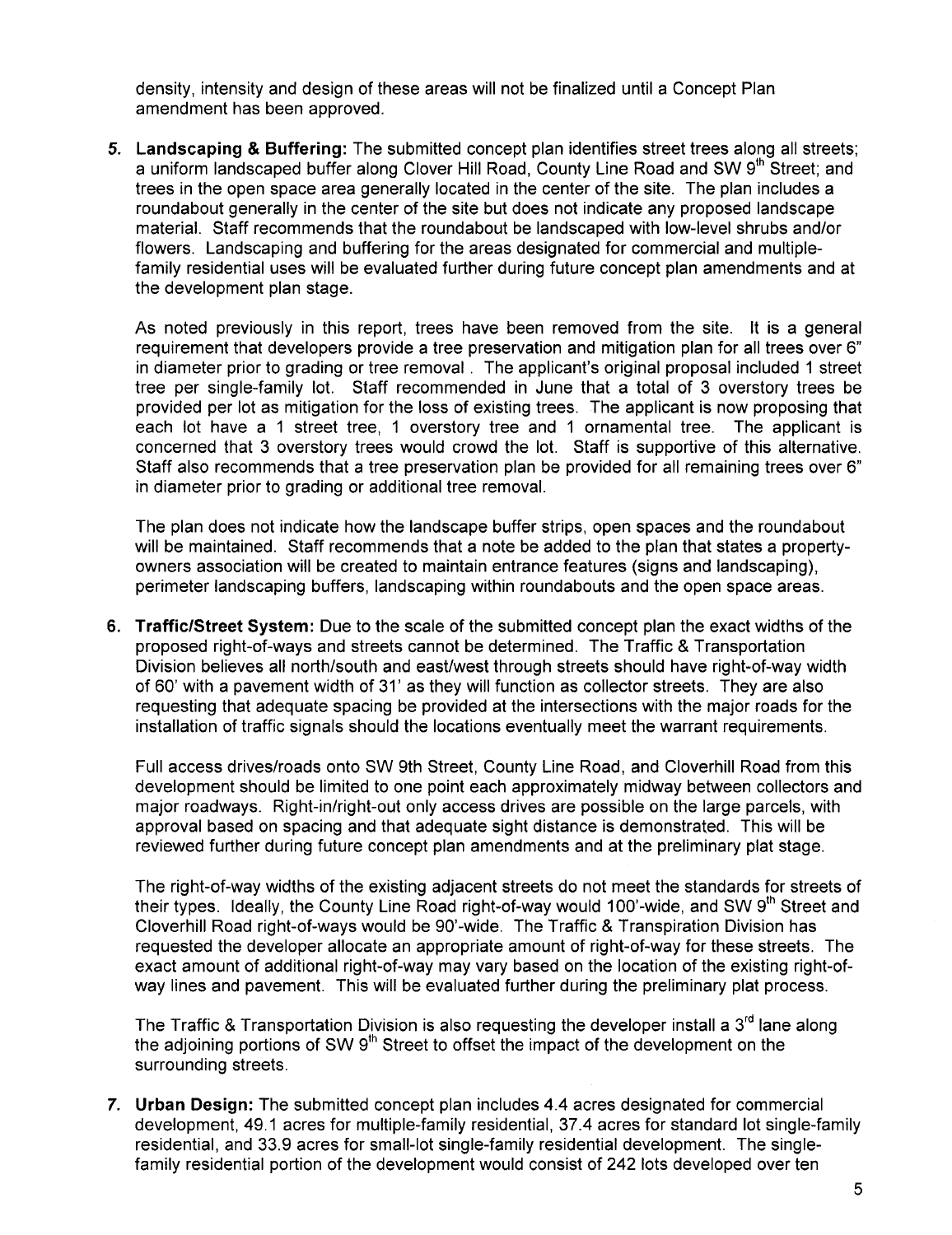phases. The northern portion of the single-family portion would contain 110 lots with a minimum width of 60' and lot area of 7,500 square feet. The southern portion would contain 132 lots with a minimum width of 50' and lot area of 6,000 square feet. The 50'-wide lots will be developed with neo-traditional designs. Requirements in this area include front porches and the limitation of garages to the rear yard. The revised submittal includes additional design standards that address the recommendations for the June staff report. Staff's only new design related recommendation is regarding the single-family front yard setbacks. Staff recommends that all lots have a front yard set back of 20' with all garages being set back a minimum of 25'. In reviewing other PUD Concept Plan submittals staff believes these setbacks would be appropriate given the enmities this development includes.

The submitted Concept Plan does not detail the layout of the commercial and multiple-family residential areas or provide building elevations. A note describing appropriate building material and general architecture guidelines is provided for nonresidential development. The development of the commercial and multiple-family residential areas will require amendments to the PUD Concept Plan. Staff believes the bulk regulations notes for the multiple-family residential areas should be removed. The proposed multifamily bulk regulations are based on the "R-3" District, which would require the Medium Density Land Use Designation allowing up to 17 dwellng units per acre. The density, intensity and design of these areas will not be finalized until a Concept Plan amendment has been approved.

8. Additional Information: The submitted concept plan includes an area within the subject site that is not within the City Limits. This southern most portion of the site should be identified on the concept plan but not shown within the boundaries of the "PUD" or included in the legal description. This segment consists of the southern most 90' of the site. The impact of the City Limits on these lots will be evaluated further during the platting process.

### SUMMARY OF DISCUSSION

Mike LudwiQ: Presented staff report and recommendation.

Brook Rosenberg joined the meeting at 6:16 p.m.

Amy Staudt, 4949 Westown Parkway, West Des Moines: Explained the proposal to include future neighborhood commercial and multi-family residential. Indicated they attempted to explore the nature terrain and topography of the site with walkways and pedestrian trails. Indicated the tree removal that was done was largely due to damage from the ice storm and others were species that were not on the permitted species list. Explained trees on the permitted species list would be planted and would help to buffer the project. Noted a lot of the trees that had been removed were sprouting up. Indicated most vegetation that was removed was on the southwest corner.

Brian Millard: Expressed concern for the removal of such a large amount of trees. Noted he walked the property and measured stumps of trees that had been removed. Was disappointed the developer would remove trees without first doing a tree survey.

Amy Staudt: Noted they have a landscape architect on site who helped coordinate the tree removal and she listed the species of trees that were removed, indicating they do not have a formal survey from before the tree removal. Indicated they have agreed to work with staff from this point forward and noted they were going to plant over 2,000 1  $\frac{1}{2}$  caliper over-story trees as part of the PUD.

Bruce Heilman: Suggested the future development of low to medium density residentialwould be across the street from single-family (Greenfield Plaza) and asked if they had considered moving the low to medium density up along County Line Road and continuing single-family across from existing single-family.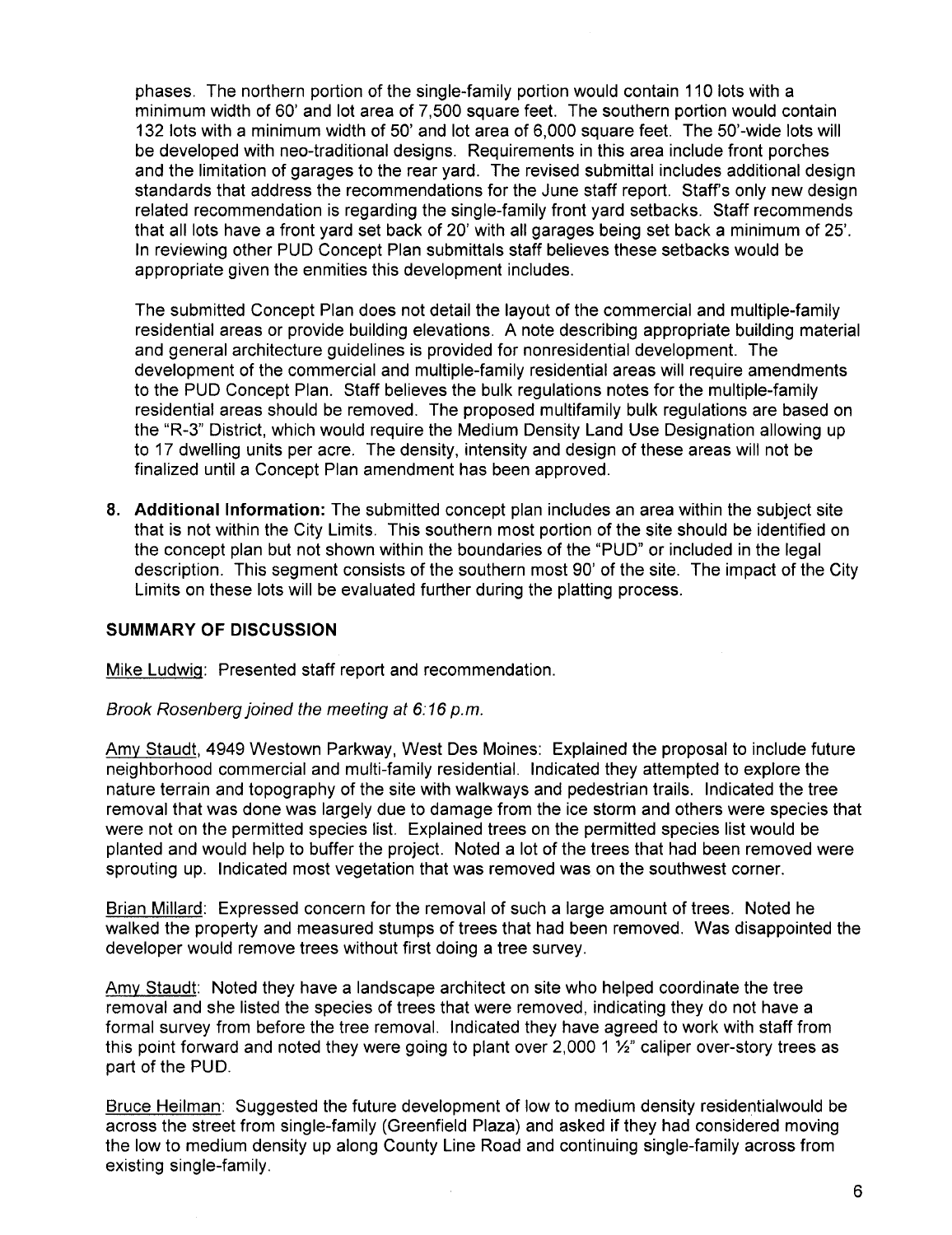Amy Staudt: Noted they have done a lot of different layouts on the site and have tried to keep the street network in conjunction with the existing topography on the site. Explained there is a lot of natural vegetation that has been left in place along Clover Hill Drive that would be a natural buffer from the single-family residentiaL.

Tim Urban: Suggested garages could be even with the houses in the large lot areas of the subdivision and asked if they were amenable to that; questioned if a standard was being enforced for a setback between the garages and houses in the larger lot areas.

Amy Staudt: Indicated they had not focused on a layout that would vary the garage setbacks on the 60' wide lots. Explained they could discuss that further with staff at the time of Preliminary Plat.

Mike Ludwiq: Noted staff has offered to allow a minimum 20' front yard setback to provide an incentive to vary setbacks along the street.

Tim Urban: Expressed concern that offering the incentive would not ensure the development would have the desired look.

Mike Ludwiq: Indicated a condition could be placed on the recommendation to ensure the setbacks were varied so buildings would be staggered.

Amy Staudt: Noted they work with a variety of builders so there would naturally be a variety of setbacks.

Tim Urban: Expressed concern for the traffic circulation, noting there was only one east/west street. He suggested requiring, when a site plan comes in on parcel 13, a public right-of-way be incorporated that would connect the diagonal street along the west edge to provide an additional means of ingress/egress to the subdivision besides Palomino Parkway.

Amy Staudt: Noted the main concern of neighbors during the neighborhood meeting was keeping the traffic down; also received comments about SW  $9<sup>th</sup>$  improvements. Would be amenable to working with staff regarding traffic concerns.

Bruce Heilman: Asked if there had been any consideration of shared driveways to allow for more landscaping.

Gerard Neuqent: Indicated there is nothing in their proposal that would preclude that from happening. If the situation occurred it would be natural to put the driveways together to get the additional space.

Brook Rosenberq: Questioned how they would control the housing styles.

Amy Staudt: Noted there would be covenants that would address the styles.

Larry Hulse: Indicated the best control to be how the developer sells their property, the covenants they put on, who they sell to and what they allow to be built.

Tim Urban: Asked how Community Development would enforce the housing styles to ensure they meet the requirements.

Larry Hulse: Noted on PUDs the planning staff works with the site plan and the Permit and Development center to ensure the PUD is happening.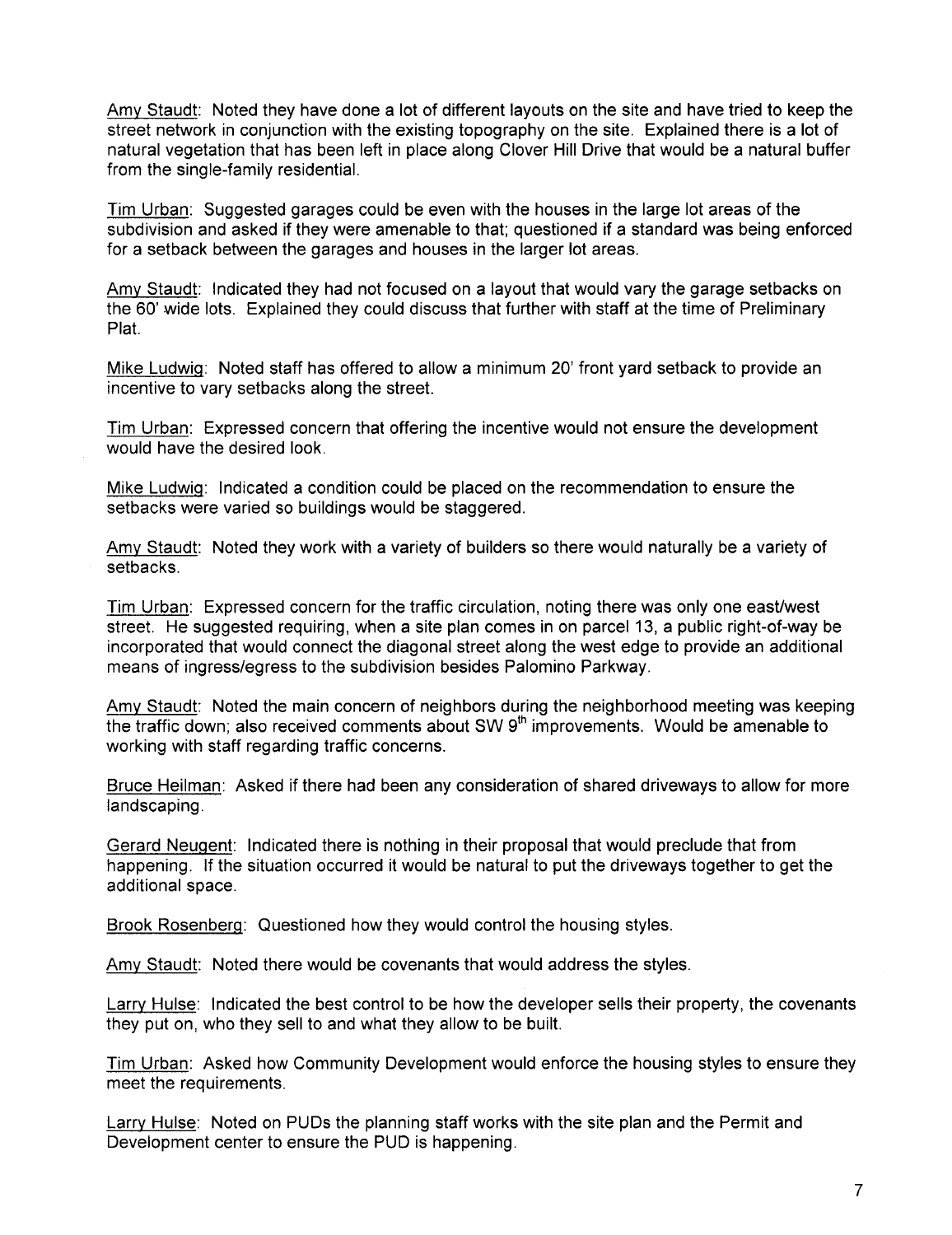Tim Urban: Did not see anything in the approval guidelines that would mandate that they adhere to the architectural character to the illustrations they submitted.

Larry Hulse: Indicated the PUD is the concept they must follow. It is their zoning and it has the illustrations. Noted the Commission could put in the motion to approve that the general philosophy was that the Commission liked the style and the collection of styles and any building permits would be submitted to the Planning staff for review prior to building permits to ensure they were done.

Amy Staudt: Noted they have worked with staff on the size of porches and other elements.

Kent Sovern: Asked about storm water detention.

Caleb Smith (Civil Engineer), McClure Engineering: Explained they are proposing two separate detention basins: a wet bottom detention facility to the southeast that they would like it to be an amenity. Indicated there would be another wet bottom detention basin with the 5-year rate of release at the southwest corner of the site.

Dann Flaherty: Asked what would be done about runoff for the existing house at the southeast.

Larry Hulse: Asked if there would be runoff from their development to the property to the south.

Caleb Smith: Indicated they were trying to work with the natural terrain as much as possible. Most of the water drains to the north and west to the basin that ultimately leads down to the open space. A lot of the terrain naturally runs in that direction. Noted they would get into deeper detail during the final plat.

Brian Millard: Asked who would ultimately maintain the siltation fences and the siltation ponds.

Amy Staudt: Noted they have a system that involves a lot of different people beginning with the civil engineer and a grading and erosion control plan. They work with a company that is specialized with erosion control and explained further.

Brian Millard: Asked if the responsibilities would be transferred to the property owners or if they would manage it.

Amy Staudt: Noted the responsibility would be shared to some extent. The contractual liability with the DNR gets transferred when the lots are sold and the developer sends a letter to the DNR to let them know the lot has been sold and the buyer will assume the contractual responsibility and it is incorporated into the purchase agreement as welL. The property owners would ultimately be responsible for their property, but when something comes up the developer is notified and they address it with the buyer/builder.

## CHAIRPERSON OPENED THE PUBLIC HEARING

There was no one in the audience to speak on this item.

### CHAIRPERSON CLOSED THE PUBLIC HEARING

Tim Urban: Moved staff recommendation with (three) amendments:

- 1. Requiring architectural variety in the overall development
	- a. at least 50% of the houses have front porch applications;
	- b. variable setbacks in all plats;
	- c. adhere to the architectural character as represented be enforced by the Planning staff on a permit by permit basis be discretionary;
- 2. Two areas of storm detention have substantial vegetation -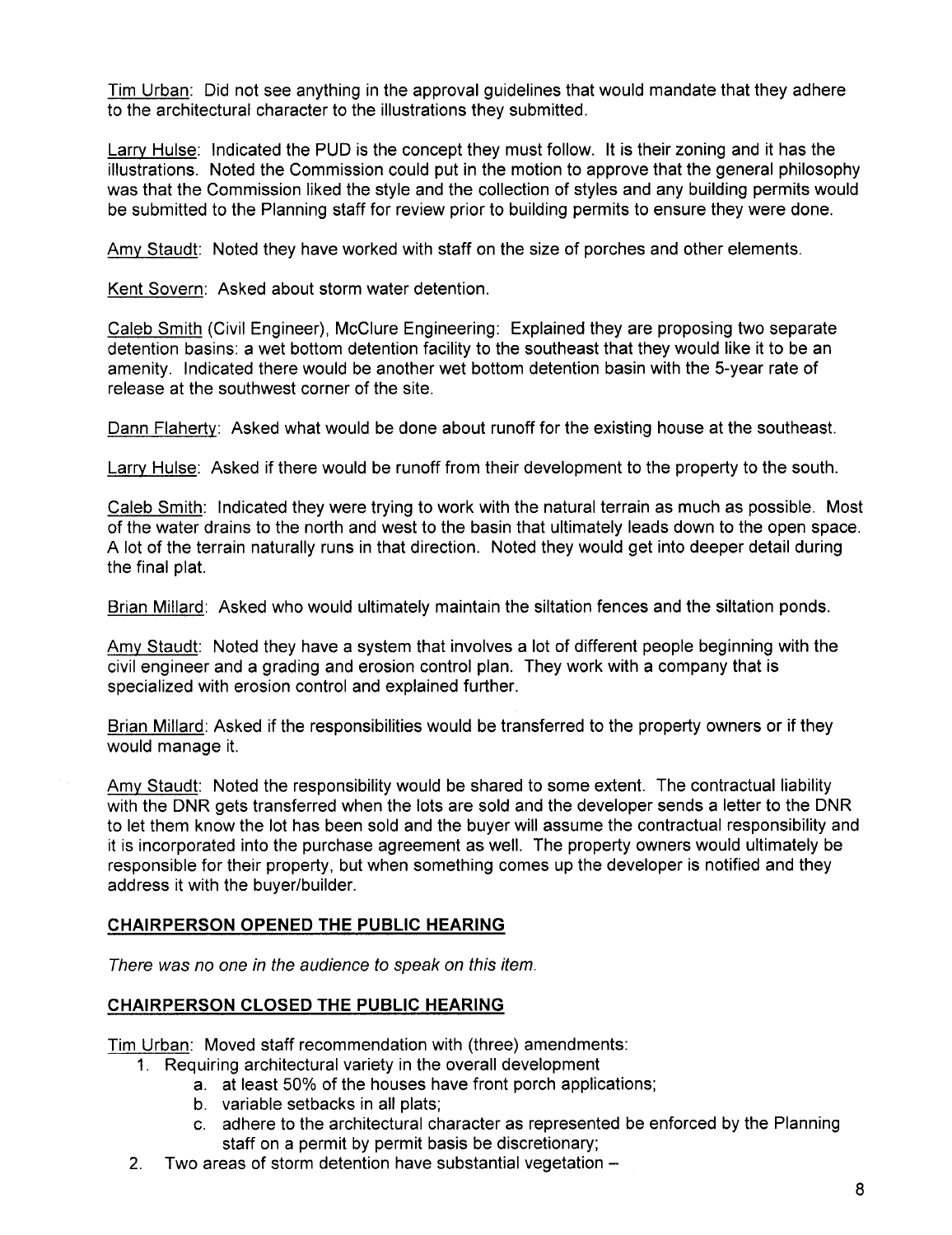- a. try to identify areas without substantial vegetation for their storm detention areas to avoid having to remove additional trees;
- 3. Plan for parcel 13 consider additional public access to  $9<sup>th</sup>$  and to County Line when the plan comes forward.

Dann Flaherty: Suggested including that parcels 11 and 12 not be designated low to medium density until a plan is seen.

Tim Urban: Suggested the density proposed in the plan is not an entitlement, but is a maximum and that the density that would be permissible for those two parcels would be based upon an approved site plan.

Mike Ludwig: Explained the low/medium density land use category allows up to 12 units per acre and actual density would be subject to a site plan review. Staff has notified the developer that the design of the commercial and multi-family portions must be integrated so that there is access between the uses rather than requiring vehicles to go out to County Line Road or SW  $9<sup>th</sup>$  Street.

Tim Urban: Suggested they could have an access to the north to give them the vehicular and pedestrian access from the neighborhood on a public right-of-way to get to the neighborhood commerciaL.

Mike Simonson: Noted he could be supportive to the setbacks and the character, however expressed concern that there had not been consistency regarding front porches.

Mike Ludwig: Noted there has been consistency of requiring either a porch of 60 square feet or 1/3 masonry on the front of the structure. Have not previously set how many lots need to have a porch versus masonry.

Tim Urban: Noted he was proposing it as a standard because the developer had proposed a project made up of front porch neo-traditional buildings, whereas others have only indicated they want to sell houses. Suggested they should be held to some standard to ensure the outcome is similar to what they are proposing.

Mike Simonson: Asked if past developers have been required to have porches or hard materials on certain lot sizes.

Mike LudwiQ: Noted the architectural requirements applied to all PUD and straight subdivision requests over the last  $1\frac{1}{2}$  years, regardless of lot size.

Tim Urban: Asked if there was a desire to restrict the requirement for 50% of the houses to have porches only to the small lot portion of the subdivision.

Mike Simonson: Suggested if that is what has been done in the past, that is what should be done.

Larry Hulse: Suggested it would make sense to do it to the small lots because that is the character of the house.

Tim Urban: Changed the motion to require at least 50% of the houses on the 50' wide lots to have a front porch.

Bruce Heillman: Asked if the applicant was amenable to the staff conditions and with the additional recommendations.

Amy Staudt: Noted they support the front porch request, but would like clarification on the variable setback and the requirements; asked about the specifics.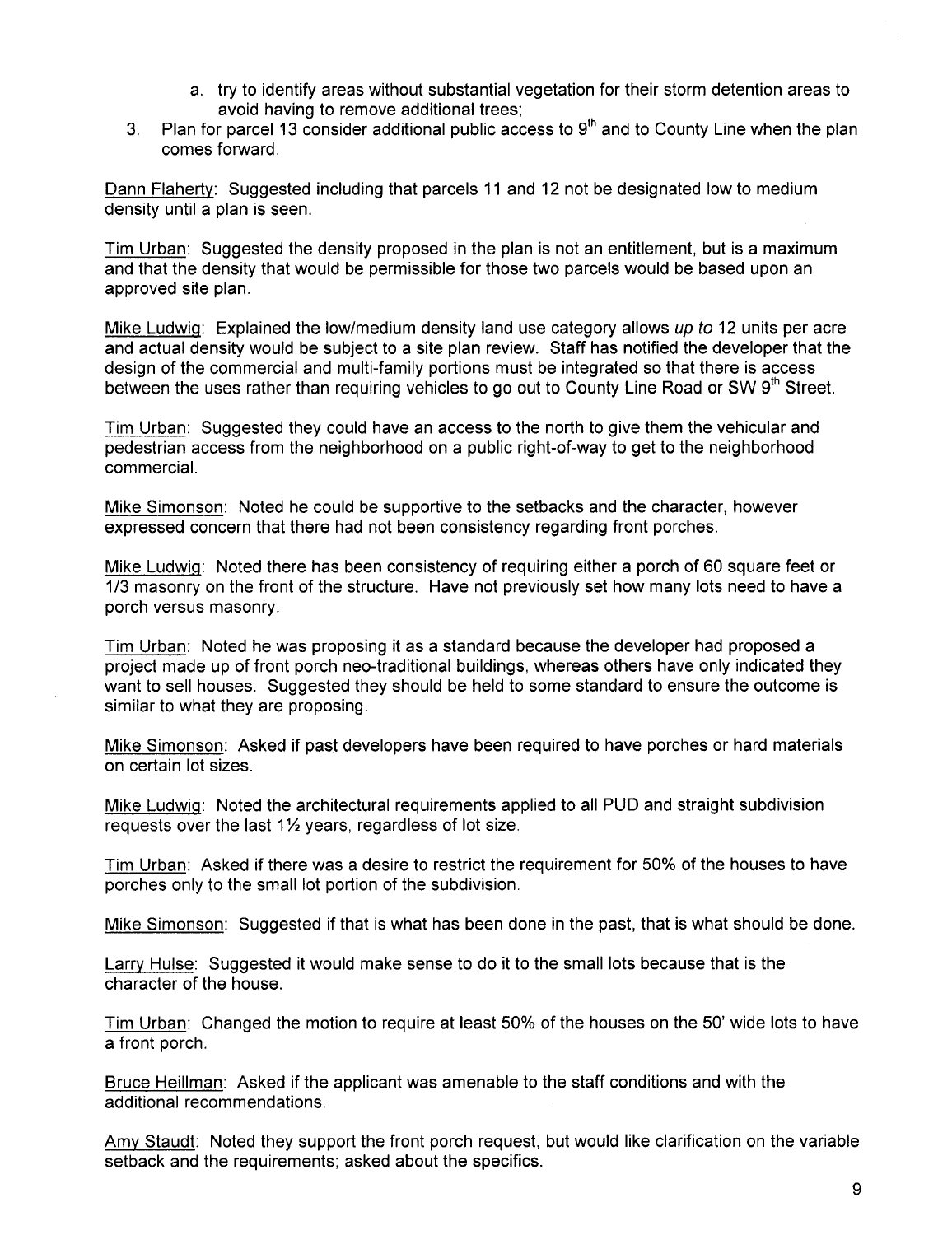Tim Urban: Explained all the lots should not have the houses be set back 20' so they are variable and not all uniform.

Larry Hulse: Noted the specific setbacks would need to be demonstrated when they return with the subdivision plat.

Amy Staudt: Hesitant to indicate how each lot would be but they would work with staff on it.

Motion passed 12-0,

Respectfully submitted,



Planning Administrator

MGL:dfa

Attachment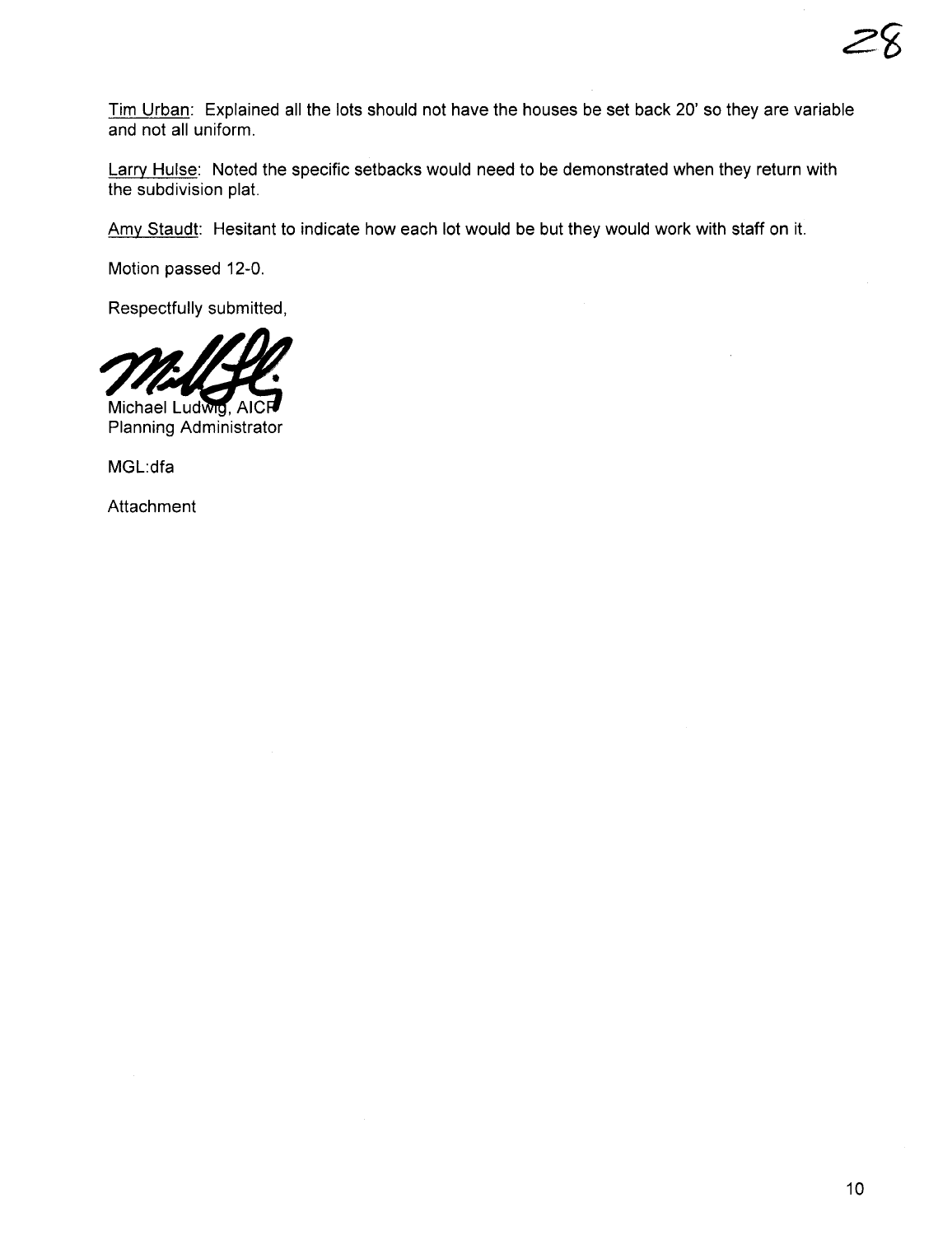$6 - 11 - 07$ 2006 00193 Dat Item  $\bm{\omega}$  (M)  $\widehat{I(\text{am})}$  (am not) in favor of the request.  $3)$ 55 (Circle One)  $W_{ZST}$ LAKES PROPERTIES  $2c$ RECEIVED  $Pr<sub>in</sub>$ nuc **JUN 1 5 2007** Gewy **COMMUNITY DEVELOPMENT** Des Moines, 1A 5026  $W$ ost sposing or approving this request may be listed below: SUBJECT PROPERTY PLUS OTHER ACJOINING PARCECS  $\zeta$ 

 $28$ 

| Date $2/16/07$<br>2006 00193<br><b>Items</b>                                                                |
|-------------------------------------------------------------------------------------------------------------|
| ELMER RICGLE FOR<br>am) (am not) in favor of the request.<br>$Circle One$ )                                 |
| GRACE BAPTIST CHURCH<br><b>RECENVED</b><br>Print Name                                                       |
| 17 2007<br><b>COMMUNITY DEVELOPMENT</b>                                                                     |
| COUNTY LINE ROAD<br>Address_<br><b>DEPARTMENT</b><br>Reason for approving this request may be listed below: |
| MINISTRY TO PEOPLE                                                                                          |
|                                                                                                             |
|                                                                                                             |
|                                                                                                             |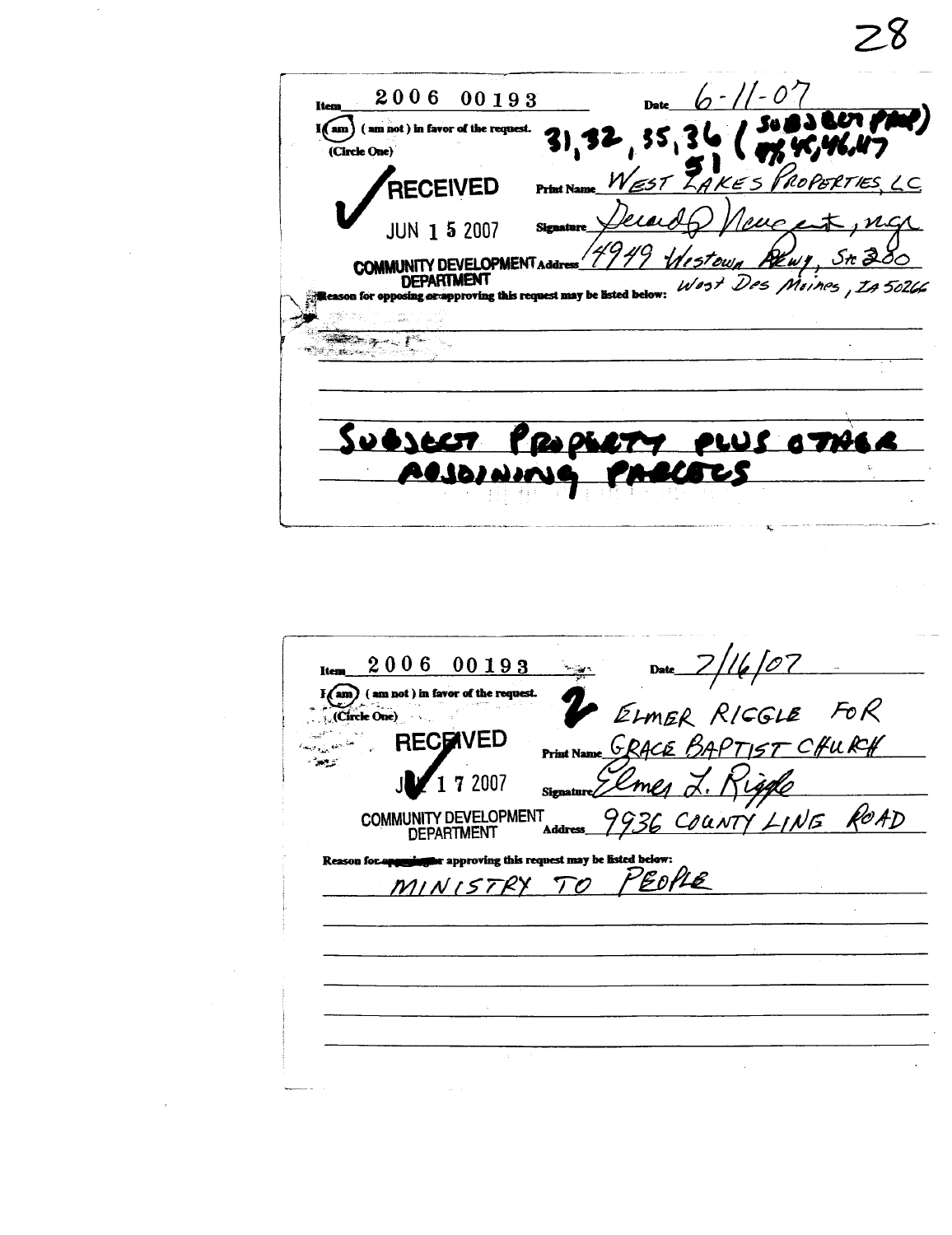# June 16,2007

The plan as proposed, in my opinion, is a poor use of the existing land. The plan is designed to make a select few millions of dollars without much thought being given to the harmony and quality of life as it pertains to the future new home owners. The small, packed together building sites should be eliminated and replaced with all standard lots, single family homes.

Also the East West extension of Palomino Parkway, as currently proposed, is a terrible choice. I predict, it will become a "speedway shortcut"from SW 9<sup>th</sup> St. and Cloverhill Dr., in both directions. This will have a huge negative impact on every new home owner on that street. It is very important to get the traffic flow right, not only for the new neighborhood, but also how it will impact the existing, surrounding neighborhoods.

The developer has more work to do in order to get the plan right. In addition, I would request that he be required to fund new landscape work to help restore the damage they have already done to the property by clear cutting 90 percent of the old tree growth, unhelievable!

 $C_{\text{in} \text{a} \text{a} \text{b}}$ 

| SINCETEIY,                                                                                                                                                                                                                                                                                                                                                                                                                                                                                                                           |                                                                                                                             |
|--------------------------------------------------------------------------------------------------------------------------------------------------------------------------------------------------------------------------------------------------------------------------------------------------------------------------------------------------------------------------------------------------------------------------------------------------------------------------------------------------------------------------------------|-----------------------------------------------------------------------------------------------------------------------------|
| Normon & Row                                                                                                                                                                                                                                                                                                                                                                                                                                                                                                                         |                                                                                                                             |
| Norman G. Ross                                                                                                                                                                                                                                                                                                                                                                                                                                                                                                                       | 2006<br>00193<br>6/16/07<br><b>Date</b><br>Item<br>$\left( \min_{\text{min}} \right)$ (am not) in favor of the request.     |
|                                                                                                                                                                                                                                                                                                                                                                                                                                                                                                                                      | Circle One RECEIVED<br>NORMAN ROSS<br><b>Print Name</b><br><b>JUN 2 1 2007</b><br>Signature<br><b>COMMUNITY DEVELOPMENT</b> |
| $\label{eq:1} \lim_{\varepsilon\to 0} \mathbb{E} \mathcal{L}^{\varepsilon,\varepsilon}_\varepsilon \mathcal{L}^{\varepsilon,\varepsilon}_\varepsilon \mathcal{L}^{\varepsilon}_\varepsilon \mathcal{L}^{\varepsilon}_\varepsilon \mathcal{L}^{\varepsilon}_\varepsilon \mathcal{L}^{\varepsilon}_\varepsilon \mathcal{L}^{\varepsilon}_\varepsilon \mathcal{L}^{\varepsilon}_\varepsilon \mathcal{L}^{\varepsilon}_\varepsilon \mathcal{L}^{\varepsilon}_\varepsilon \mathcal{L}^{\varepsilon}_\varepsilon \mathcal{L}^{\varepsilon$ | 8030 CRESTUREU DR<br><b>DEPARTMENT</b><br><b>Address</b>                                                                    |
| ijo que e obsuar pil<br>philophia wak t                                                                                                                                                                                                                                                                                                                                                                                                                                                                                              | Reason for opposing or approving this request may be listed below:                                                          |
| 与打转空气官算位 EDFO,<br>$\label{eq:1} \frac{1}{2} \left( \frac{1}{2} \sum_{i=1}^n \frac{1}{2} \sum_{j=1}^n \frac{1}{2} \sum_{i=1}^n \frac{1}{2} \sum_{j=1}^n \frac{1}{2} \sum_{j=1}^n \frac{1}{2} \sum_{j=1}^n \frac{1}{2} \sum_{j=1}^n \frac{1}{2} \sum_{j=1}^n \frac{1}{2} \sum_{j=1}^n \frac{1}{2} \sum_{j=1}^n \frac{1}{2} \sum_{j=1}^n \frac{1}{2} \sum_{j=1}^n \frac{1}{2} \sum_{j$                                                                                                                                                  | $6 - 16 - 07$                                                                                                               |
|                                                                                                                                                                                                                                                                                                                                                                                                                                                                                                                                      |                                                                                                                             |